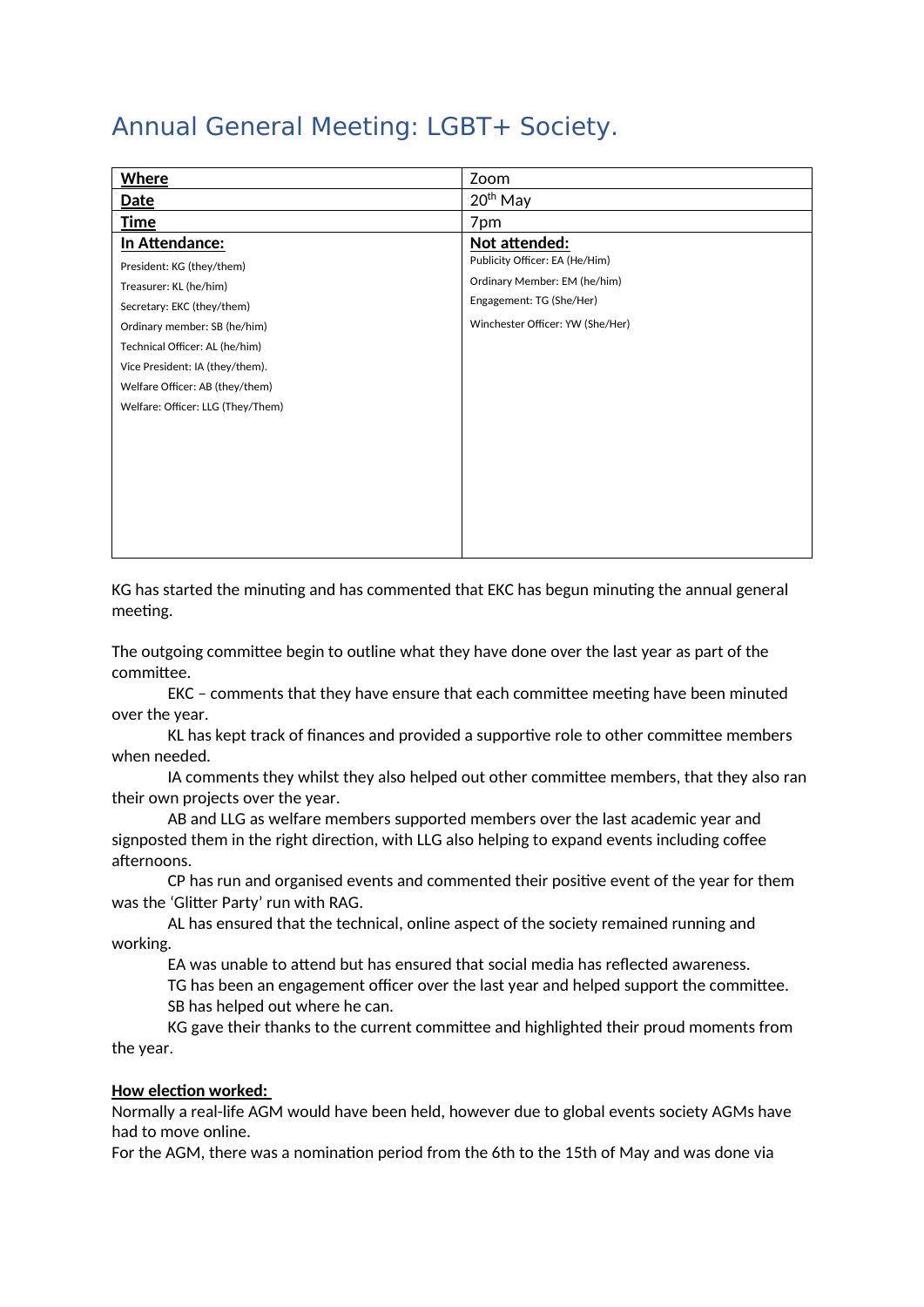submitting a manifesto. A voting period of Monday and Tuesday this week and voted via Microsoft forms as recommended. When voting you were able to rank in order RON if first choice voids and mandates the role be reopened.

The 2019/2020 committee has stood down from post.

#### President:

| <b>President</b> | <b>Candidate</b> | Votes |      | <b>Elected</b> |
|------------------|------------------|-------|------|----------------|
|                  | KG:              |       |      |                |
|                  | <b>RON</b>       |       | 22.2 |                |

Elected: KG

#### **Secretary**

| <b>Secretary</b> | <b>Candidate</b> | Votes |          | <b>Elected</b> |
|------------------|------------------|-------|----------|----------------|
|                  | $OC-W$           |       | 55.6%    |                |
|                  | <b>RON</b>       |       | $44.4\%$ |                |

Elected: OC-W

#### Treasurer:

As one of the nominees has already been voted into a different role (OC-W)- they cannot receive the role. Therefore, only the two other candidates inc. RON will be considered even if OC-W received votes.

| l Treasurer | <b>Candidate</b> | <b>Votes</b> | $\mathcal{A}_{\bullet}$ | <b>Elected</b> |
|-------------|------------------|--------------|-------------------------|----------------|
|             | OR:              |              | 100%                    |                |
|             | $OC-W$           |              | $0\%$                   |                |
|             | <b>RON</b>       | 0%           | $0\%$                   |                |

Elected: OR

### Vice President:

As one of the nominees has already been voted into a different role (OC-W) they cannot receive the role. Therefore, only the two other candidates inc. RON will be considered EVEN if OC-W receives votes.

| l Treasurer | <b>Candidate</b> | <b>Votes</b> | 94    | <b>Elected</b> |
|-------------|------------------|--------------|-------|----------------|
|             | IA               |              | 83%   |                |
|             | $OC-W$           |              | 12.5% |                |
|             | <b>RON</b>       |              | 4.2%  |                |

Elected: IA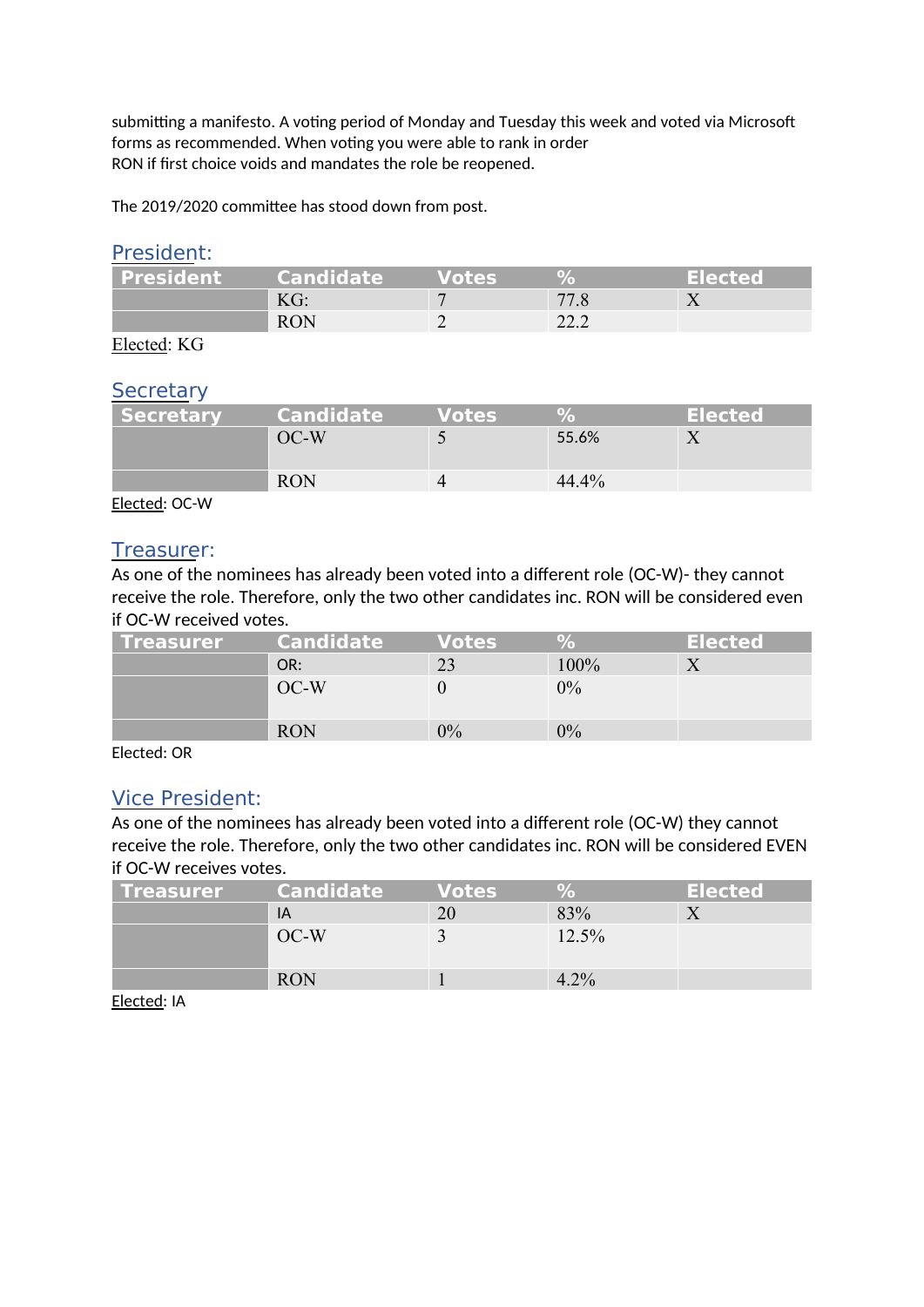### Welfare Officer:

| l Treasurer | <b>Candidate</b> | <b>Votes</b> |            | <b>Elected</b> |
|-------------|------------------|--------------|------------|----------------|
|             | II G             |              | $FC: 25\%$ |                |
|             |                  |              |            |                |
|             | <b>RON</b>       |              | FC:75%     |                |

Elected: No-ONE.

#### **Events**

| l Treasurer | <b>Candidate</b> | <b>Votes</b> | ν.    | <b>Elected</b> |
|-------------|------------------|--------------|-------|----------------|
|             | СP               |              | 100%  |                |
|             | $OC-W$           |              | $0\%$ |                |

Elected: CP

### Technical:

Due to OR being already elected in the role of treasurer, even if they received votes for technical and no other candidates ran – RON wins and no one is elected.

| l Treasurer | <b>Candidate</b> | <b>Votes</b> | $\mathbf{O}$ | <b>Elected</b> |
|-------------|------------------|--------------|--------------|----------------|
|             | OR               |              | 66.7%        |                |
|             |                  |              |              |                |
|             | <b>RON</b>       |              | 33.3%        | X              |

#### Elected: No-one.

#### Publicity:

| l Treasurer | Candidate <sup>1</sup> | <b>Votes</b> | $O_A$ | <b>Elected</b> |
|-------------|------------------------|--------------|-------|----------------|
|             | JN                     |              |       |                |
|             | <b>RON</b>             |              |       |                |

Elected: JN.

### Winchester:

No candidate stood

## Ordinary Members:

2 of the candidates have already been elected into roles.

| Officer: Votes | Ordinary First Choice FC % |       | Second<br>Choice<br><b>Votes</b> | SC%   | <b>Elected</b> |
|----------------|----------------------------|-------|----------------------------------|-------|----------------|
| OC-W           | 3                          | 11.5% | 0                                |       |                |
| AL             | 12                         | 46.2% | 16                               | 61.5% | X              |
| JN             | 2                          | 7.7%  | $\mathbf 0$                      |       |                |
| <b>RN</b>      | 8                          | 30.1% | 9                                | 34.6% | X              |

Elected: AL and RN.